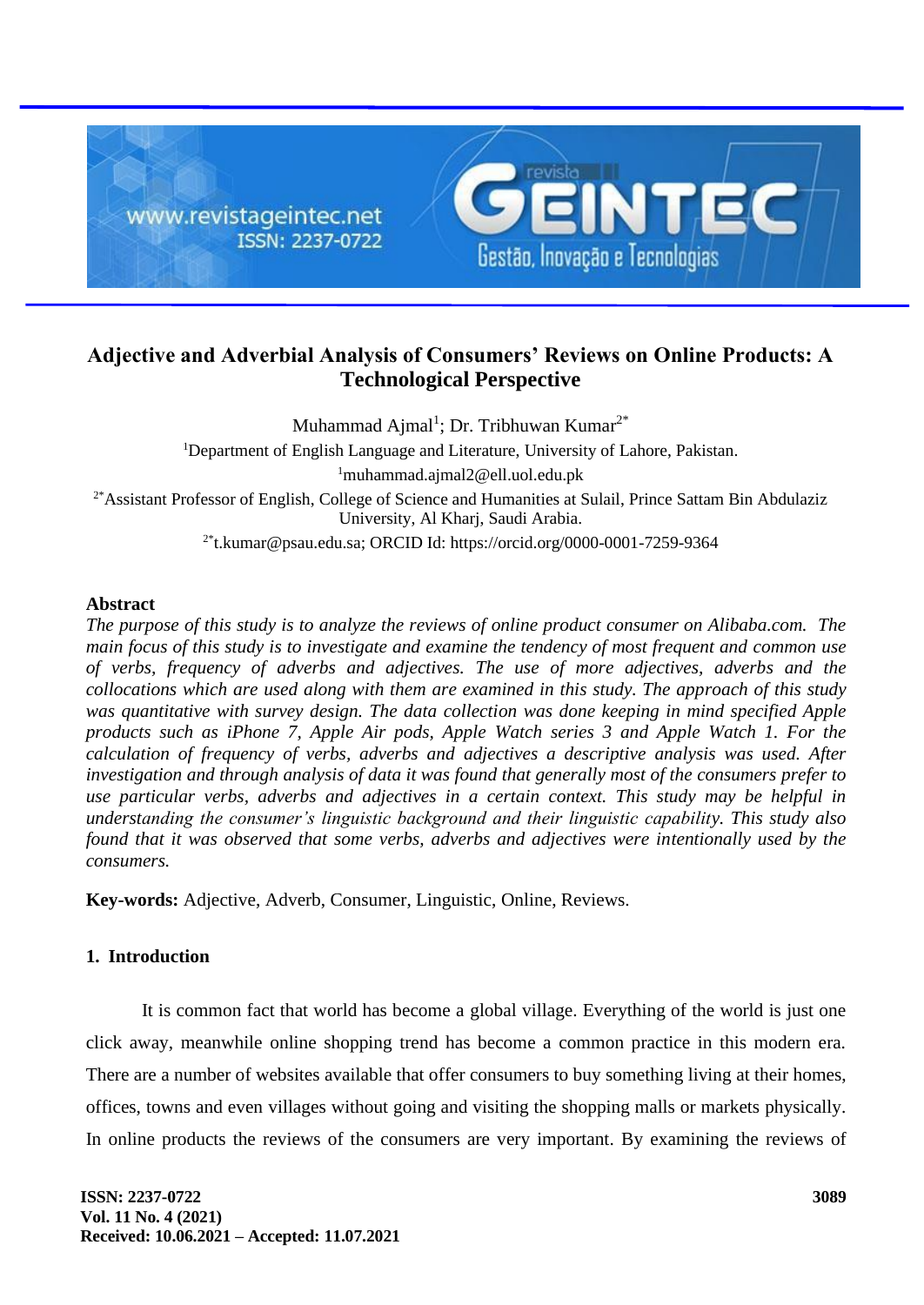consumers people decide whether to buy or not to buy the product. Consumer reviews play a significant role in the way that people visit the websites and firstly look at the consumer reviews about the product they have used. As most of the people do rely on the reviews of the consumers so these reviews have great contribution in developing the interest of the people with reference to the product. The trend of sales can increase or decrease on the basis of consumers comments. Ba and Pavlou (2002) are of the view that positive response by the consumers can influence the buyer trust. According to Pavlou and Gefen (2004) positive comments can develop the interest in the buyer. Online shopping reviews help consumers to decide easily because online shopping websites often demands for the opinion of the users'. Because of the written reviews available on online websites the consumers of the products can easily evaluate the quality as well as the quantity of the product (Lee, Park and Han, 2007). The reviews can also be categorized as positive and negative by the consumers. While visiting online websites one can visit and view to examine the comments of the consumers, it may be worst and popular about the product. So is the case with almost all online product selling websites, most of their sale ratio is affected by the positive or negative reviews of the product consumers. Like every website Alibaba.com also ask the consumers to have a look on previous reviews about the product.in this way. Mudambi and Schuff (2010) remark in such a way that consumers often visit websites and their spent time on website increase as the reviews become more positive.

So far as the corpus study is concerned with online reviews by variety of the people a corpus study is being conducted for online writing. The basic purpose of this study is to focus on positive reviews on Alibaba.com and it aims to address the use of most frequent adverbs, adjectives and to find the use of most common words before and after these adverbs and adjectives taking the help from concordance. As variety of linguistic styles re used in online reviews language, it was needed to examine and investigate online language with the help of reviews on certain products used by consumers. This study will attempt to fill this gap with the help of corpus study. In order to meet this goal the researcher formed some objectives and research questions to address these objectives.

#### **1.1. Significance of the Study**

The basic purpose of this study is to focus on positive reviews on Alibaba.com and it aims to address the use of most frequent adverbs, adjectives and to find the use of most common words before and after these adverbs and adjectives taking the help from concordance. As variety of linguistic styles re used in online reviews language, it was needed to examine and investigate online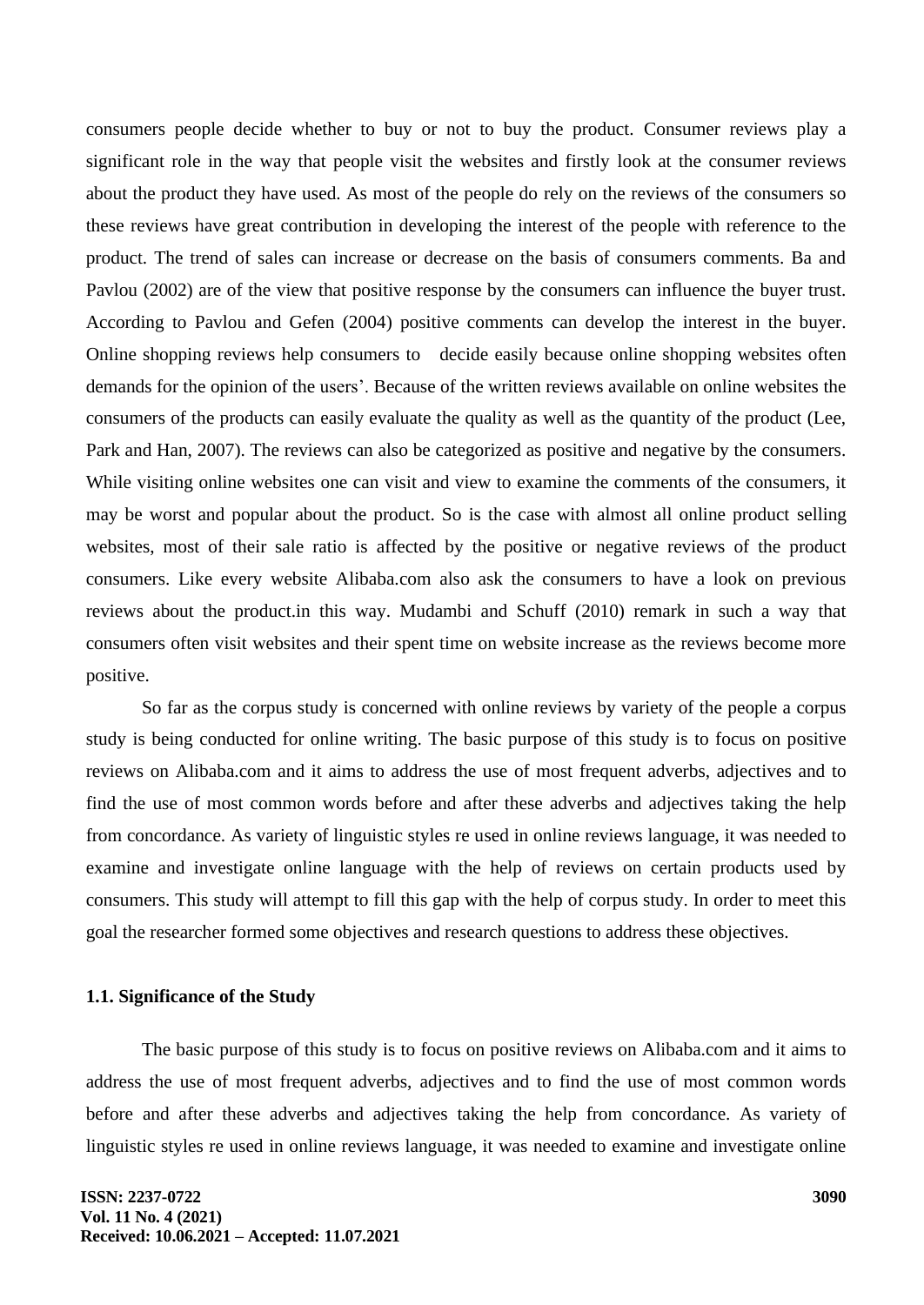language with the help of reviews on certain products used by consumers .This study will attempt to fill this gap with the help of corpus study. In order to meet this goal the researcher formed some objectives and research questions to address these objectives.

#### **1.2. Research Objectives**

- To find out the most common adjectives used by the people to describe their praises in online context.
- To enlist the adverbs used by the people to express their praises most in online context.
- To seek the verbs used by the people to express their praises most in online context.

## **1.3. Research Questions**

- Q: 1 Which adjectives are used by the people to describe their praises inn online context?
- Q: 2 Which adverbs are used by the people to express their praises in online context?
- Q: 3 Which verbs are used by the people to express their praises in online context?

## **1.4. Limitations to the Study**

This study is limited to the Positive reviews of 4star and 5star consumers of the specified Apple products such as iPhone 7, Apple Air pods, Apple Watch series 3 and Apple Watch 1 available on online selling website Alibaba.com

# **2. Literature Reviews**

Reviews of online consumers play a vital role in getting information and to have advice from consumer's perspective (Lee, Park & Han, 2007). Coombs and Holliday (2002), is of the view that positive rating is received by less famous stores but the essence of two or more reviews is different with respect to their presence. BizRate conducted a survey of 5500 Web consumers in which 44% of consumers responded; before purchasing a product they got help from consumers review and 59% recognized the reviews of consumers more helpful and reliable than those of experts (Piller, 1999: p.3). Mayzlin and Chevalier (2006) say that due to negative reviews sales ratio decreases and on the other hand sales ratio increases with increase in positive reviews. Now majority of the people visit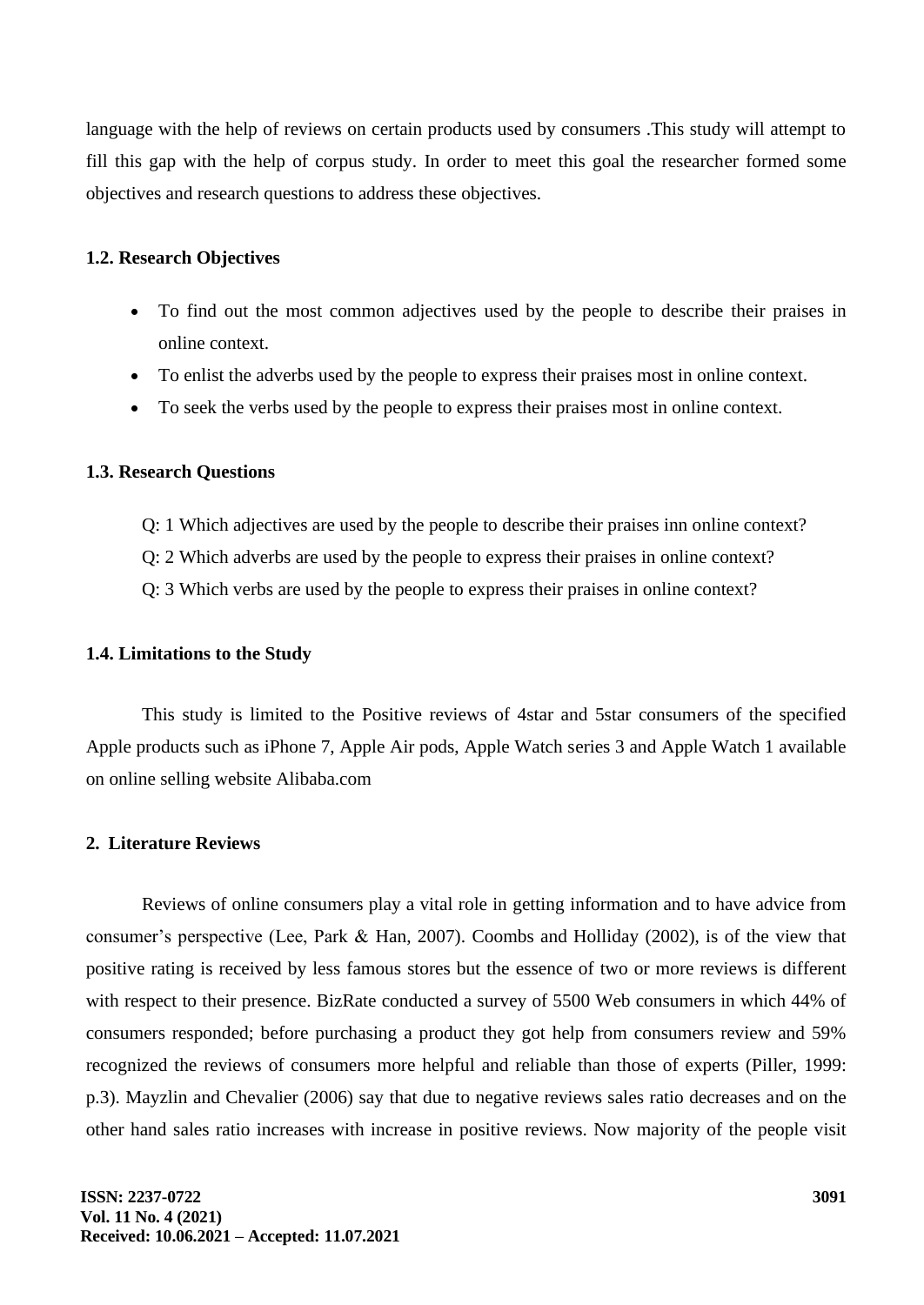these websites to view the reviews. There is different length of these reviews but the most active consumers take an hour to write a proper review (Utz, 2009). Internet access and technological development played a big role in changing paradigms and trends towards our daily life activities (Alotaibi & Kumar, 2019). Avery, Resnick and Zeckhauser (1999) remarked that with the development of technological and internet word-of mouth is considered as common in almost all small communities and societies which are ready to use freely through massive scale networks of consumers. In online reviews a new term "electronic word-of-mouth" is started to be introduced but the term word-of mouth communication has always been recommended as the most influential factor on consumers behavior (Whyte, 1954; Kerkhof & Van Noort, 2010). Lee, Park and Han (2007) claim that word-of-mouth communication influences the aptitudes and attitudes of the consumers on a wide range of products and services. Park and Lee (2009) observed that consumers often see the reviews in term of experience products than in term of search products. Many other researchers give more attention on how the users undergo the information provided in reviews and searched the act of possible moderator such as motivation, or product category (Harris & Gupta, 2008; Park & Kim, 2008). The general trend people are to focus on early shopping, good customer service, stores, and careful fragile products (Utz, Kerkhof & Bos, 2012).

## **2.1. Corpus Study**

The analysis and investigation of collection of text is termed as Corpus base study. The collection of text is processed according to specific and certain context and criteria. This informative knowledge is important academic vocabulary for reading and writing effectively and appropriately in a certain area (Corston, 1997; Kumar, 2020; Ajmal & Kumar, 2020). The list of this academic knowledge provides important and useful guidance to linguists and teachers which help them how and which vocabulary should be taught early (Natio,2001). Cathead (2011) the developer of Academic World Lost (AWL) explained that the purpose of creating this list is to set goals by the teachers for their students' vocabulary learning. Valipouri and Nassaji (2013) claimed that the texts are investigated in order to find certain distinguished features of academic lists.

The investigation of different study areas means that there were different kinds of Corpus. It is obvious; Wang, Liang and Ge (2008) prepared a new variety of medical Corpus termed as Medical Academic Word List. A specific Corpus for applied linguistic was proposed comprising of 1.5 million. Words (Vongpumivitch, Huang and Chang, 2009). Martinez, Beck and Panza (2009) found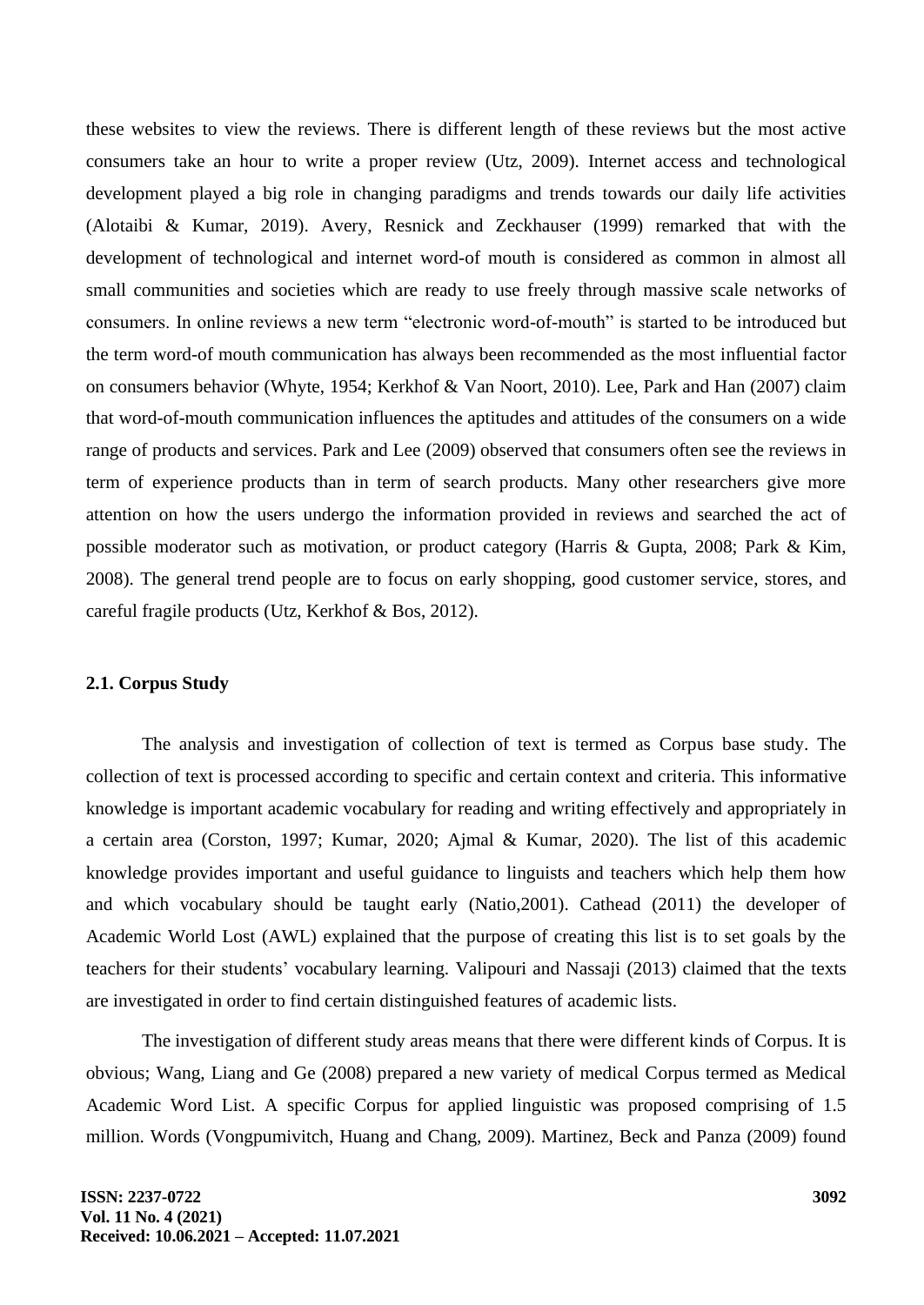826,416 words in AWL in order to create a new Corpus for agriculture. Li and Qian (2010) created a Corpus of 6.3 million words for financial purposes. These studies shows that there arises new Corpus for online writing because it is understood that there exist no specific Corpus for online Corpus, so there need to fill this gap. Every student and researcher needs to investigate its own Corpus and it must be created for specific need and interest (ward, 2009).

#### **3. Research Methodology**

This study aims at to identify the most common used adjectives, adverbs and verbs which were used in the reviews of consumers on Alibaba.com and also attempt to find out which words were specifically used with them. This study is a quantitative in its nature with survey design. Antconc software is used to investigate the given corpora.

## **3.1. Data Collection**

In order to examine the reviews on Alibaba.com about Apple products, the collection of data was compiled. For Apple products iPhone 7, Apple Watch 1 and Apple Watch Series 3, Apple Air pods, there were 5312 reviews. After taking into consideration, 1587 reviews were finally selected for analysis. The study was focused on only positive feedback. Only 4 or 5 star consumers which helped researchers in creating an effective online Corpus.

#### **3.2. Data Analysis**

The analysis of reviews of online consumers was undergone by applying AntConc, a tool which is used to find the frequency of words in the given text. With the help of AntConc the most use of adverb and adjectives were examined. After this researcher also took interest in identifying collocation words, collocations analysis is useful in showing that which words are used commonly with that adverb or adjective. The most frequent use of verbs was also be examined with the help of AntConc tool. The researcher also found the frequency of words and made an appropriable according to the results of AntConc.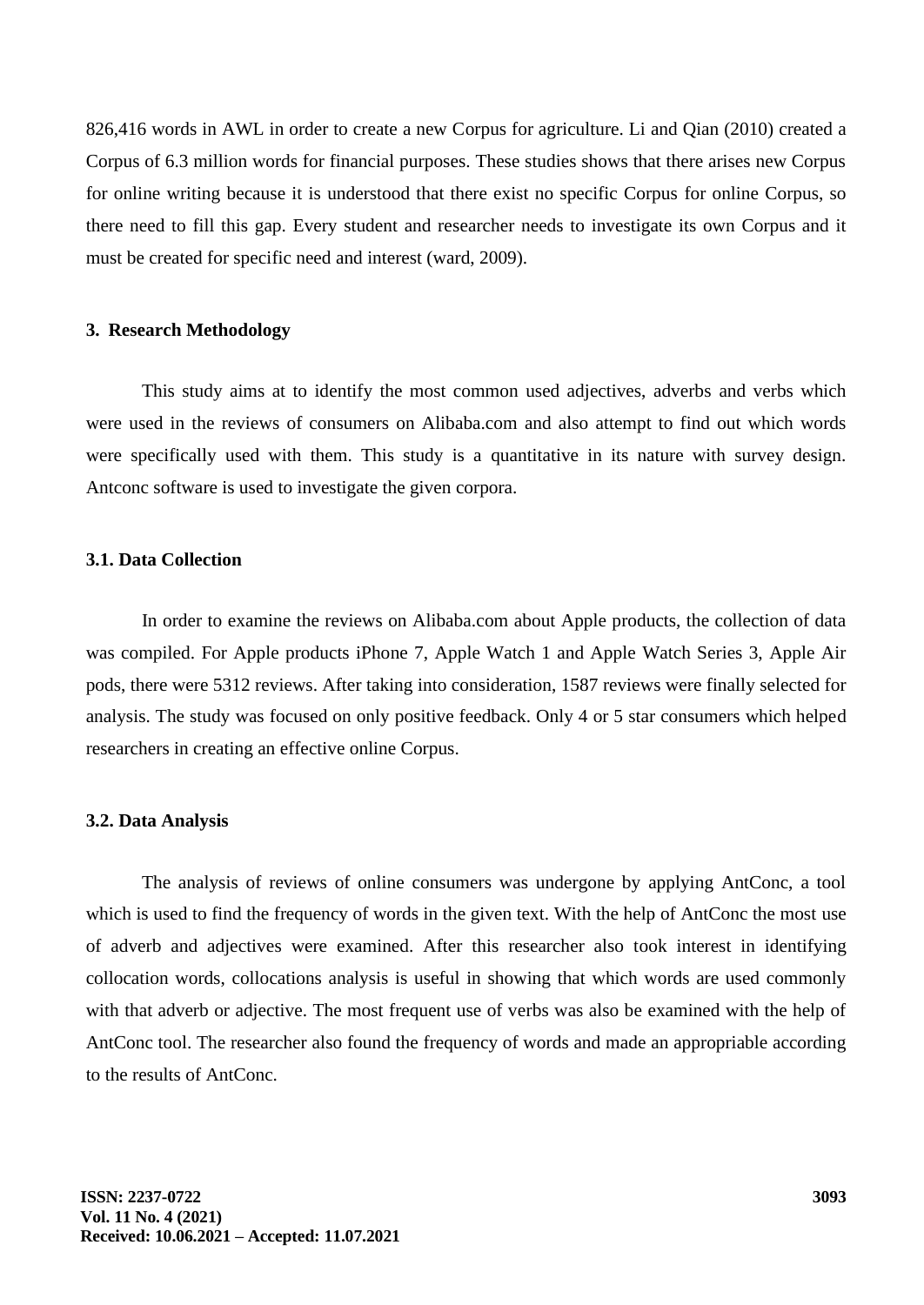| <b>Frequency</b> | <b>Part of Speech</b> | Word          | <b>Collocation before</b> | <b>Collocation after</b> |
|------------------|-----------------------|---------------|---------------------------|--------------------------|
| 687              | adj.                  | Very          | Work                      | good, impressed, light,  |
| 671              | adj.                  | great         | work, really              | Phone, camera, product   |
| 647              | adj.                  | good          | Pretty, very              | Looking, audio, enough   |
| 575              | adj.                  | <b>New</b>    | brand                     | Color, phone             |
| 573              | adj.                  | Really        | be                        | Fast, good, great        |
| 389              | adj.                  | Nice          | very                      | Feature                  |
| 384              | adj.                  | Easy          | Really, very              | Use, see                 |
| 377              | adj.                  | Charging      | Simple, faster            | Port, case               |
| 376              | adj.                  | Different     |                           | Modes, band              |
| 374              | adj.                  | Long          | Very, work                | <b>Battery</b>           |
| 373              | adj.                  | Amazing       | absolutely                | Sound, product           |
| 372              | Adj.                  | excellent     | Most, such                | Picture, product         |
| 184              | adj.                  | Fast          | Really, very              | And                      |
| 183              | adj.                  | Awesome       | look                      | Watch, technology        |
| 182              | adv.                  | Finally       |                           | got, has                 |
| 180              | adj.                  | Looking       | Good, best                |                          |
| 179              | adv.                  | Actually      |                           | Think                    |
| 179              | adv.                  | definitely    | would                     | Recommend, overprice     |
| 179              | adj.                  | Last          | over                      | Year                     |
| 178              | adj.                  | Useful        | extremely                 | And, item                |
| 177              | Adv.                  | absolutely    |                           | Love, amazing            |
| 172              | Adv.                  | Quickly       | Pretty                    |                          |
| 170              | Adj.                  | Fine          | Adapter, work             |                          |
| 169              | Adv.                  | automatically | Music, device             | Pause                    |
| 168              | Adv.                  | Easily        | So, very                  | Possible                 |
| 167              | Adv.                  | extremely     | be                        | Useful                   |
| 167              | adj.                  | Happy         | Pretty, so                | With                     |
| 165              | adj.                  | Fantastic     | be                        | Shape                    |
| 164              | adj.                  | comfortable   | extremely                 | To wear                  |
| 162              | adj.                  | Cool          | So, very                  | Feature                  |
| 161              | adv.                  | Certainly     | Be                        |                          |
| 161              | adv.                  | Probably      | Be                        | Work                     |
| 161              | adv.                  | Slightly      | Very                      | <b>Better</b>            |
| 160              | adj.                  | impressed     | Very, so                  |                          |
| 159              | adj.                  | surprised     | Pleasantly                |                          |
| 153              | Adv                   | Honestly      |                           |                          |

Table 1 - The Frequency of Adjectives and Adverbs and Collocation of Adjectives and Adverbs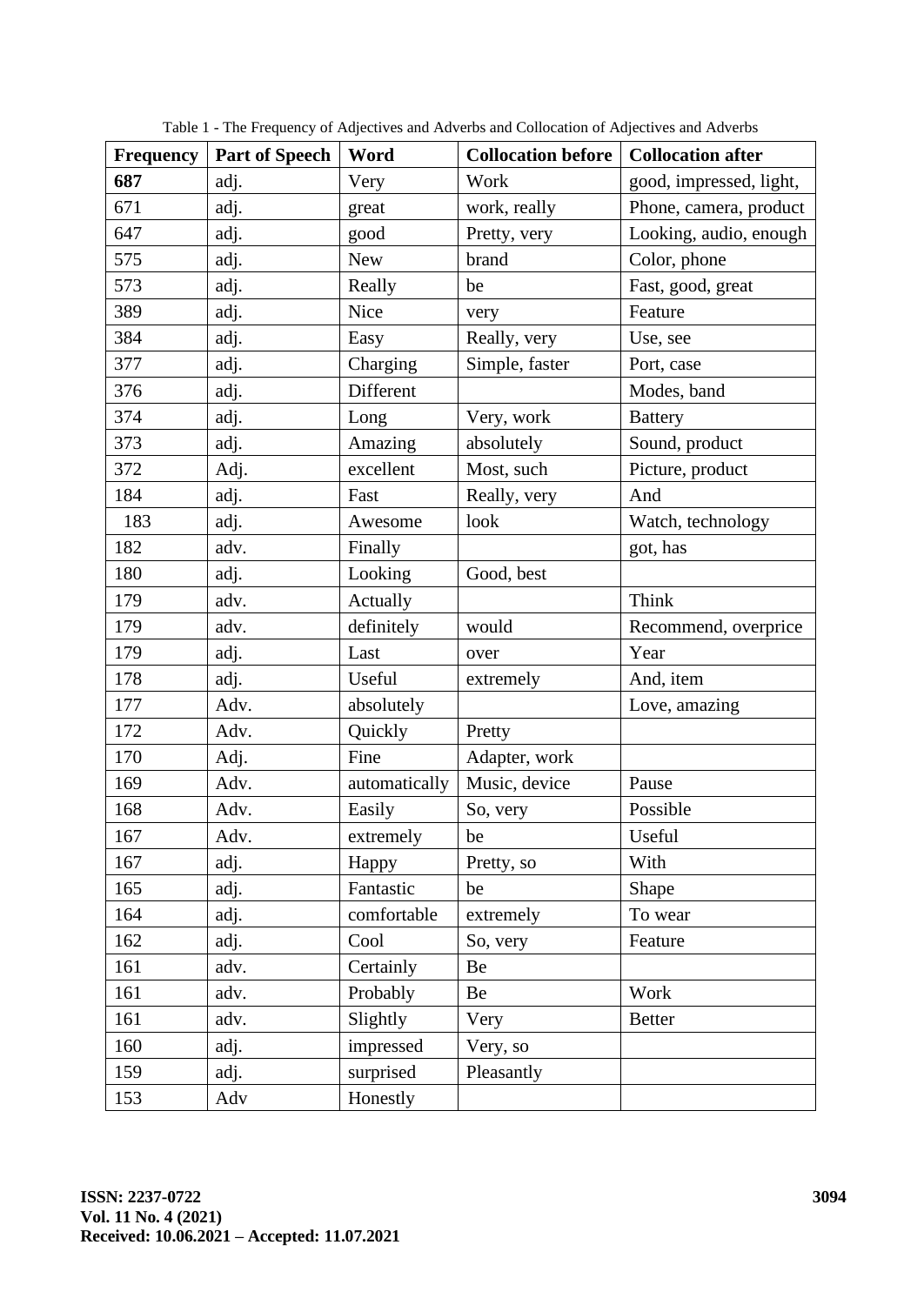| <b>Frequency</b> | <b>Verb</b> | <b>Collocation</b>         |
|------------------|-------------|----------------------------|
| 574              | Like        | To see, brand, phone, most |
| 542              | Use         | This, these, watch         |
| 520              | Love        | How, new, my, it           |
| 519              | Get         |                            |
| 508              | Do          |                            |
| 496              | Purchase    | This, Of                   |
| 485              | Work        | Well, perfect              |
| 475              | Make        |                            |
| 450              | Look        | Better, at, like           |
| 448              | Want        | to use, it                 |
| 446              | Fit         | Comfort, good, fine        |
| 443              | Think       |                            |
| 442              | Buy         | This, these, them          |
| 442              | See         |                            |
| 394              | Know        |                            |
| 392              | Call        |                            |
| 391              | Put         |                            |
| 391              | Design      |                            |
| 391              | Find        | Myself                     |
| 388              | Set         |                            |
| 385              | Display     | Piece, that                |
| 383              | Review      |                            |
| 382              | Come        |                            |
| 381              | Feel        |                            |
| 381              | Worth       |                            |
| 379              | Touch       |                            |
| 378              | Change      |                            |

Table 2 - The Frequency of Verbs and Collocation of these Verbs

# **4. Results**

The data were analyzed by applying AntConc tool. The results of data analysis were shown on table. The Results of this online Corpus were very interesting and informative with reference to the use of positive reviews given by the online consumers.

It is common factor that in online deal most of the people rely on the consumer's feedback about the specific product, So we can say that, reviews of consumers play a significant role in the reliability and publicity of online product. It is obvious, the use of language and the selection of words in praising something have its own importance and significance. Moreover the use of degrees of adjectives and adverbs in explaining the feature and efficiency of the products attract the attention of the people about the product. According to the results shown in table, ''very'' is found as most used adjective. Most of the people made frequent use of '' very'' with an adjective. Most of the reviews are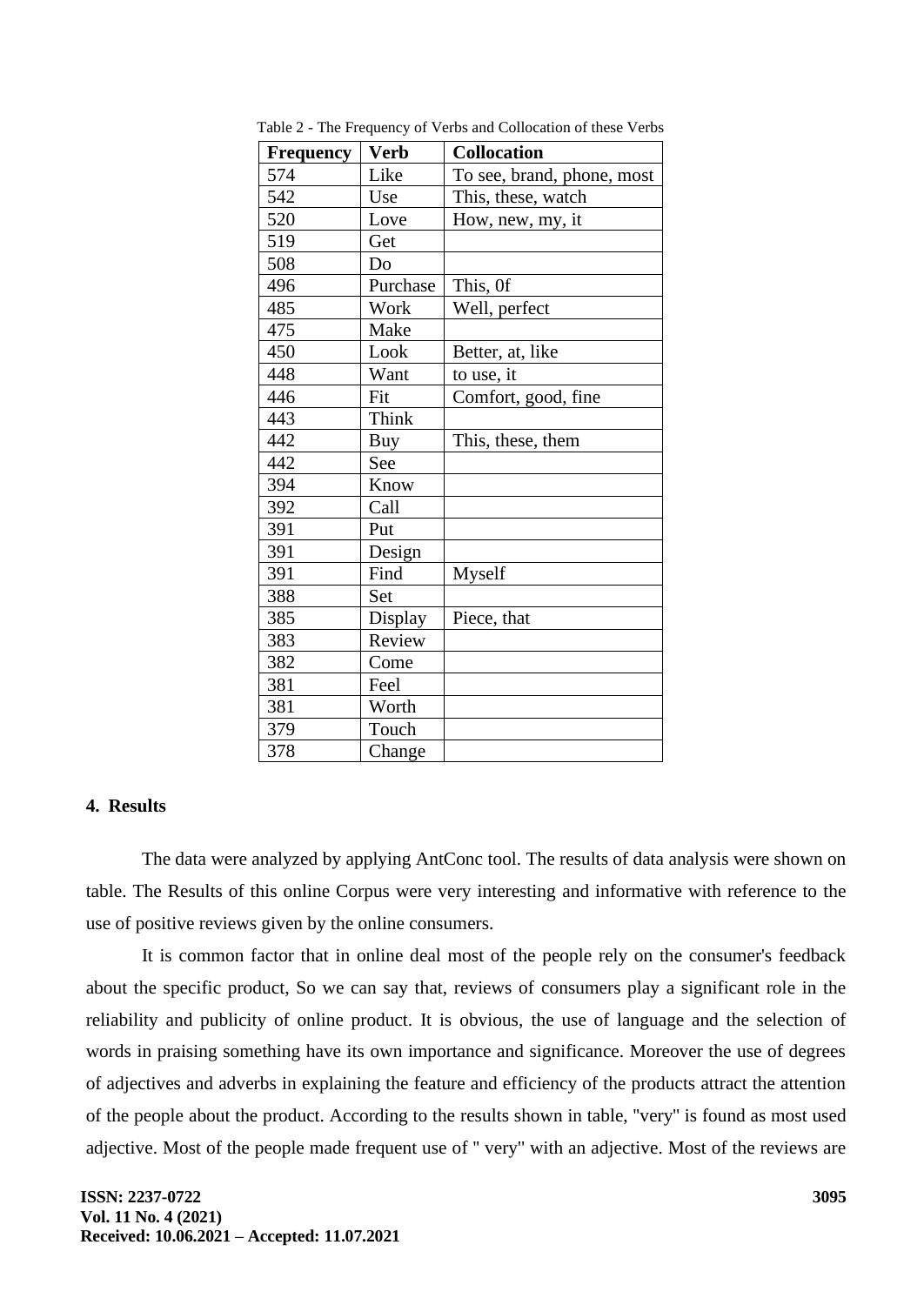in the form of "very good, very impressive". Such positive comments pose an impressive impact on people's mind. The other adjectives which are used most frequently are "Great, good, new". The results also show that some consumers also made use of noun or adjective before other adjectives. It is also noted that there is use of adjectives after adjectives. The use of interesting adjectives that attempt to express people praises are "Cool, impressed and comfortable". The appropriate meaning of these adjectives is not compatible to the meaning of good and great. These have great positive influence on people when they take help from reviews. When we discuss about the use of "adverbs" it is noted that the most frequent and common adverb is "Really". Moreover other adverbs are also found in use but very rare, such as "Truly, definitely and actually". It is also found that consumers showed their satisfaction by making use of "absolutely amazing, definitely recommended", and these are considered as the most common used collocation in case of adverbs. There is great role of reviews in online selling.

#### **5. Discussion**

This basic aim of this study was to develop a new corpus which can be applied in The field of linguistic in order to show how people attempt to express their praises and justifications and help to find the adjectives and adverbs to demonstrate satisfaction. This topic was unmatched and unique because researcher found no other study like that but much more study was done in the corpus-based approach. Godhead (2011) developed a corpus list for academic purposes. Vongpumivitch, Huang, and Chung (2009) formed almost same list. Wang, Liang and Ge (2008) proposed the corpus for medical purpose. Baayen and Leiber (1991) give attention to morphology in order to search productivity. Bolton, Nelson, and Hang (2002) focused on connectors in students writing**.** Wold and Gibson (2005) focused on discourse coherence. The investigation and study of online review is basically new trend. With the development and progress of technology and its modern devices which have massive spread across the world, there is not expected study done in the online websites regime. Mudambi and Schuff (2010) can be considered as the pioneers of online study which is said to be a motivated study. They examined and observed all those factors, what make customer comments useful while consumer purchasing a product. The main focus of my study is to examine which type of adjectives, adverbs and verbs are mostly used by online consumers in order to express the praise of the product they came in use. Schuff (2010) claims that the extreme of reviews , depth of reviews and also the type of product do support the review positively and to the customers. The results are according to the Zhu and Zhang's study (2006) Chen's study (2008) .Piller (1999), Chavalier and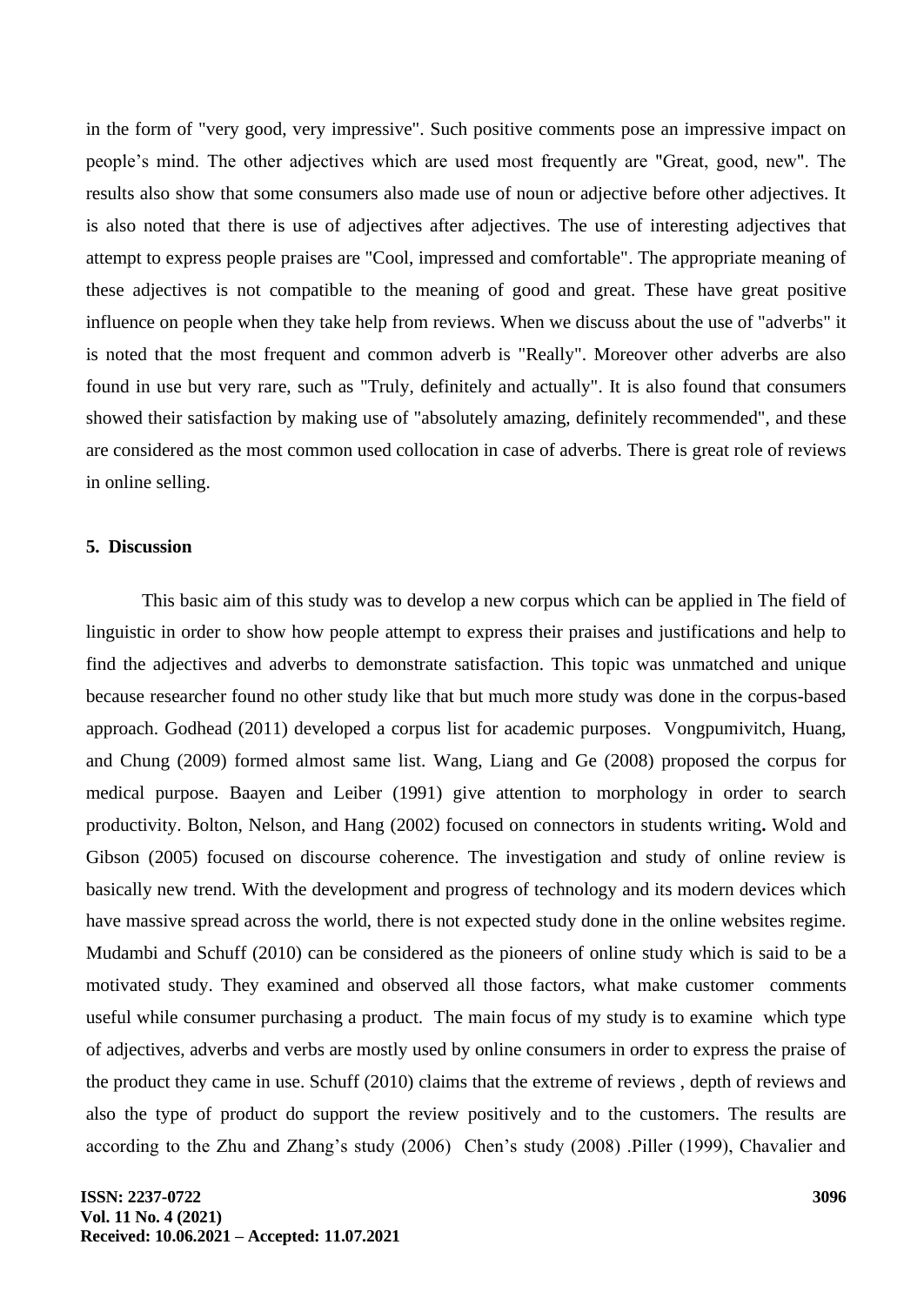Mayzlin (2006) too have the same concept that reviews are very supportive because consumers have comparatively better value to concerned companies in increasing their sales. This study also found that adjectives which are used to show the satisfaction of the consumers about the product they used play a significant role in sales because people commonly get the idea from the consumers reviews ,either the product is worthy of buying or not.

#### **6. Conclusion**

This study provides help especially in online carpus based studies. As the technology is grooming day by day, it is obvious that the need of online corpus-based studies will increase and become inevitable in coming days. This corpus based study and the researcher's effort present a new type of corpus which tend to analyze their attention to investigate the positive reviews on Alibaba.com. This online corpus was created by the researcher by finding the frequent use of adjectives, adverbs and verbs which were collected and examined from the positive reviews on Alibaba.com. The other words before and after the adjectives, adverbs and verbs were also examined .This study will definitely help the researcher to create a new such type of corpus to analyze a text accordingly. This study can help linguists in identifying and understanding the tendency of online product users while choosing certain words in online context.

Contemporary, this study may also help educators to examine the words or collocation of a word which are difficult to teach. This corpus based study can also provide guidance to the educators in making a new syllabus. Through this study teacher may get help and learn about the most frequent words in routine conversations and reviews and they can adjust their programs accordingly. This study can also create ease in searching the most used verbs adverbs and adjectives in any genre and they can create a new genre with the help of such type of advance carpus based study.

This corpus based study has also great contribution for writing skills. This study provides new and innovative ways of investigation online reviews. This study helps in creating ease to understand which verbs, adverbs and adjectives are used in specific context. This information is very useful in adapting new corpus in linguistic field. This corpus based study can be very inspiring and interesting for linguists. This study can help in categorizing both ,the writing an online review and answering an online view as different topics in term of writing classes. It is clear that most of the people generally and student specifically used most advance technological or online tools in their everyday lives. Since it has become a trend to use technology and adapt online shopping in this modern age, and there arose a need to direct our life to education. So, it will not be wrong to say that writing and answering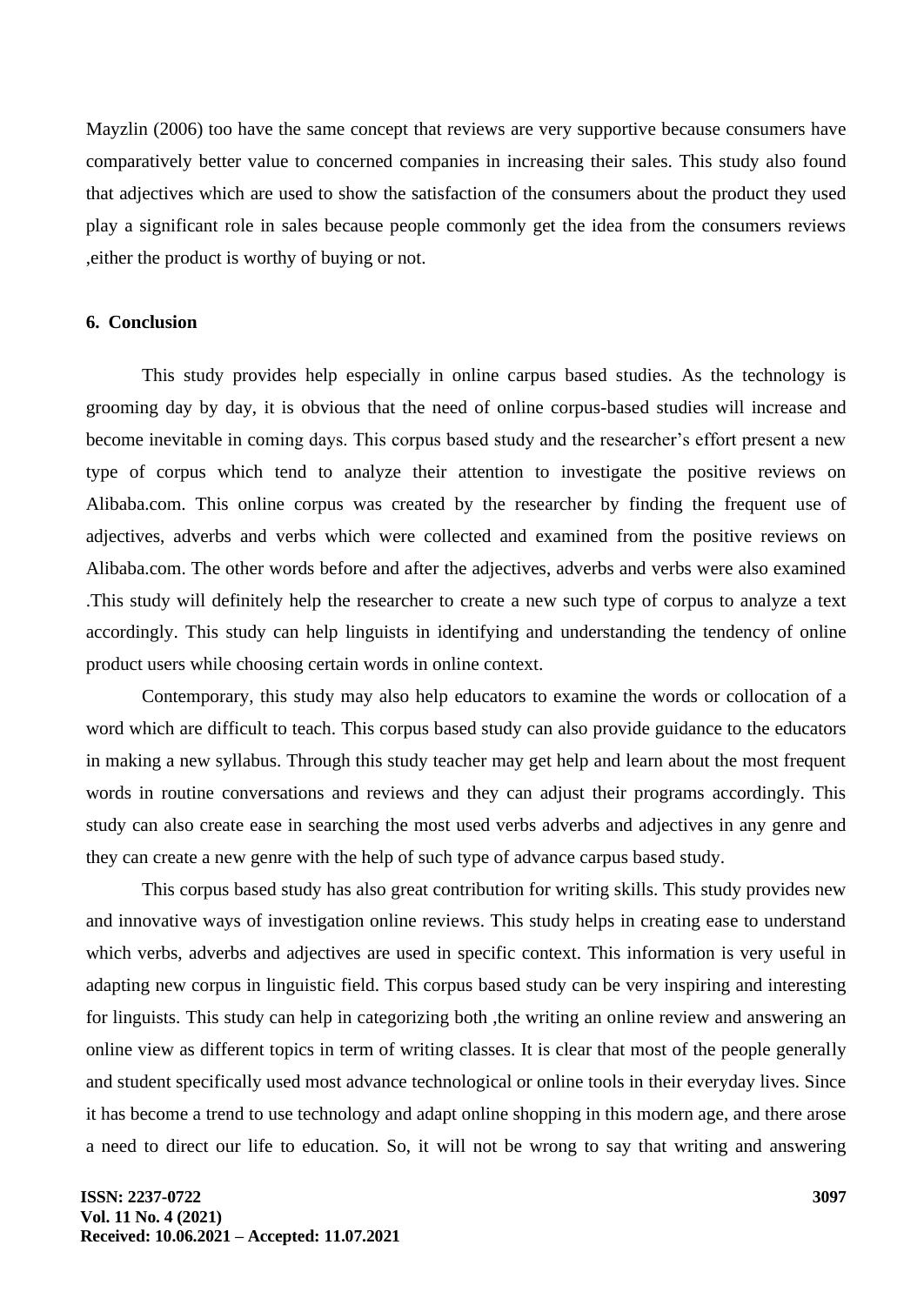reviews of an online product can be a suitable amazing topic for digital natives. Since every student is familiar with the development, need and importance of technology, so the development of new corpus for online writing investigation will be a new trend in the educational field. This will broaden new horizons.

# **References**

Ajmal, M., & Kumar, T. (2020). Using DIALANG in assessing foreign language proficiency: The interface between learning and assessment. *Asian ESP Journal*. *16* (2.2), 335 **-** 362.

Alotaibi, S.S., & Kumar, T. (2019). Promoting teaching and learning performance in mathematics classroom through e-learning. *Opción, Año 35, Especial No.19* (2019):2363-2378.

Avery, C., Resnick, P., & Zeckhauser, R. (1999). The market for evaluations. *American Economic Review*, 89(3), 564-584.

Ba, S. & Pavlou, P.A. (2002). Evidence of the effect of trust building technology in electronic markets: Price premiums and buyer behavior. *MIS Quarterly*, 243-268.

Bolton, K., Nelson, G., & Hung, J. (2002). A corpus-based study of connectors in student writing: Research from the International Corpus of English in Hong Kong (ICEHK). *International Journal of Corpus Linguistics*, 7(2), 165-182

Chen, P. (2008). *All Reviews Are Not Created Equal: The Disaggregate Impact of Reviews on Sales* on Amazon.com, working paper, Carnegie Mellon University. http://ssrn.com/abstract=918083

Chevalier, J.A., & Mayzlin, D. (2006). The effect of word of mouth on sales: Online book reviews. *Journal of Marketing Research*, *43*(3), 345-354.

Clemons, E. (2006). When online reviews meet hyper differentiation: A study of the craft beer industry. *Journal of Management Information Systems*, *23*(2), 149-171.

Coombs, W.T., & Holladay, S.J. (2002). Helping crisis managers protect reputational assets: Initial tests of the situational crisis communication theory. *Management Communication Quarterly*, 16(2), 165-186.

Corson, D. (1997). The learning and use of academic English words. *Language Learning*, *47*(4), 671-718.

Coxhead, A. (2011). The Academic Word List 10 years on: Research and teaching implications. *Tesol Quarterly*, *45*(2), 355-362.

Dellarocas, C. (2007). Strategic manipulation of internet opinion forums: Implications for consumers and firms. *Management Science, 52*(10), 1577-1593.

Harris, J., & Gupta, P. (2008). 'You should buy this one!' The influence of online recommendations on product attitudes and choice confidence. *International Journal of Electronic Marketing and Retailing*, *2*(2), 176-189.

Lee, J., Park, D.H., & Han, I. (2007). The effect of negative online consumer reviews on product attitude: An information processing view. *Electronic Commerce Research and Applications*, 7(3), 341-352.